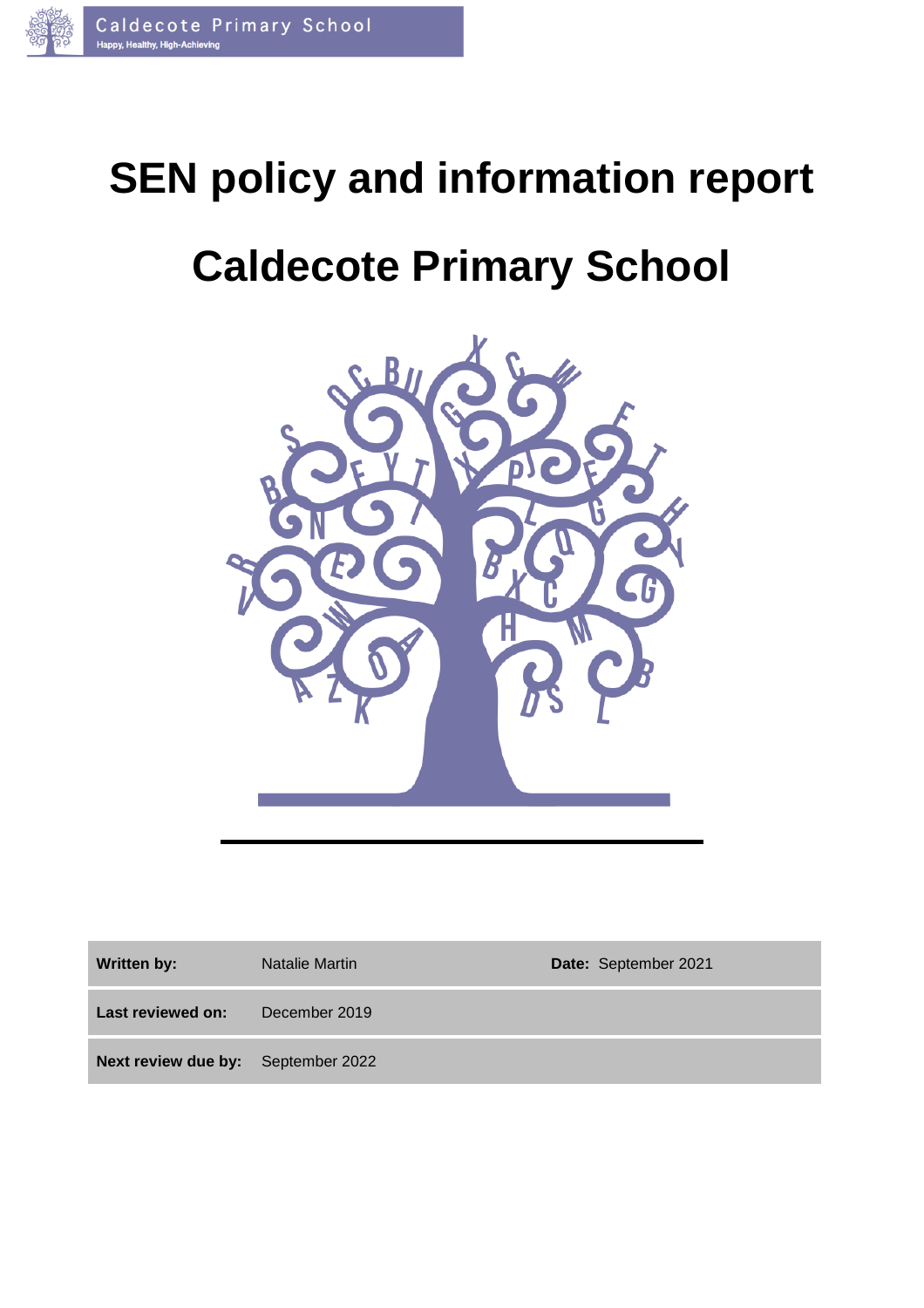

## **Contents**

**…………………………………………………………………………………………………………………………….**

## **1. Aims**

Our SEN policy and information report aims to:

- Set out how our school will support and make provision for pupils with special educational needs (SEN)
- Explain the roles and responsibilities of everyone involved in providing for pupils with SEN

## **2. Legislation and guidance**

This policy and information report is based on the statutory [Special Educational Needs and Disability \(SEND\)](https://www.gov.uk/government/uploads/system/uploads/attachment_data/file/398815/SEND_Code_of_Practice_January_2015.pdf)  [Code of Practice](https://www.gov.uk/government/uploads/system/uploads/attachment_data/file/398815/SEND_Code_of_Practice_January_2015.pdf) and the following legislation:

- [Part 3 of the Children and Families Act 2014,](http://www.legislation.gov.uk/ukpga/2014/6/part/3) which sets out schools' responsibilities for pupils with SEN and disabilities
- [The Special Educational Needs and Disability Regulations 2014,](http://www.legislation.gov.uk/uksi/2014/1530/contents/made) which set out schools' responsibilities for education, health and care (EHC) plans, SEN co-ordinators (SENCOs) and the SEN information report

## **3. Definitions**

A pupil has SEN if they have a learning difficulty or disability which calls for special educational provision to be made for them.

They have a learning difficulty or disability if they have:

- A significantly greater difficulty in learning than the majority of others of the same age, or
- A disability which prevents or hinders them from making use of facilities of a kind generally provided for others of the same age in mainstream schools

Special educational provision is educational or training provision that is additional to, or different from, that made generally for other children or young people of the same age by mainstream schools.

## **4. Roles and responsibilities**

#### **4.1 The SENCO**

The SENCO is Natalie Martin

They will: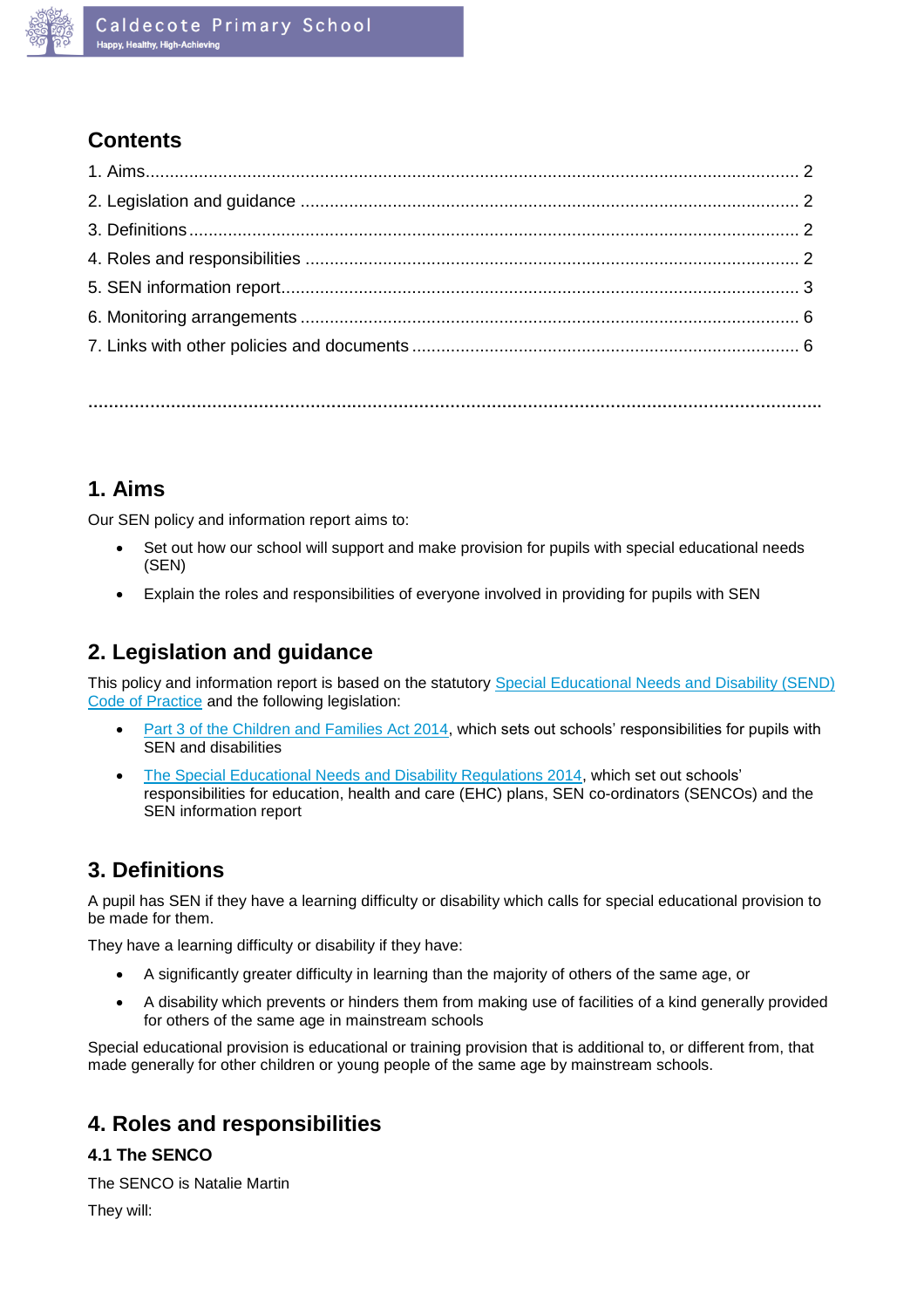- Work with the headteacher and SEN governor to determine the strategic development of the SEN policy and provision in the school
- Have day-to-day responsibility for the operation of this SEN policy and the co-ordination of specific provision made to support individual pupils with SEN, including those who have EHC plans
- Provide professional guidance to colleagues and work with staff, parents, and other agencies to ensure that pupils with SEN receive appropriate support and high quality teaching
- Advise on the graduated approach to providing SEN support
- Advise on the deployment of the school's delegated budget and other resources to meet pupils' needs effectively
- Be the point of contact for external agencies, especially the local authority and its support services
- Liaise with potential next providers of education to ensure pupils and their parents are informed about options and a smooth transition is planned
- Work with the headteacher and governing board to ensure that the school meets its responsibilities under the Equality Act 2010 with regard to reasonable adjustments and access arrangements
- Ensure the school keeps the records of all pupils with SEN up to date

#### **4.2 Governors**

Governors will:

- Help to raise awareness of SEN issues at governing board meetings
- Monitor the quality and effectiveness of SEN and disability provision within the school and update the governing board on this
- Work with the headteacher and SENCO to determine the strategic development of the SEN policy and provision in the school

#### **4.3 The headteacher**

The headteacher will:

- Work with the SENCO and SEN governor to determine the strategic development of the SEN policy and provision in the school
- Have overall responsibility for the provision and progress of learners with SEN and/or a disability

#### **4.4 Class teachers**

Each class teacher is responsible for:

- The progress and development of every pupil in their class
- Working closely with any teaching assistants or specialist staff to plan and assess the impact of support and interventions and how they can be linked to classroom teaching
- Working with the SENCO to review each pupil's progress and development and decide on any changes to provision
- Ensuring they follow this SEN policy

### **5. SEN information report**

#### **5.1 The kinds of SEN that are provided for**

Our school provides additional and/or different provision for a range of needs, including:

- Communication and interaction, for example, autistic spectrum disorder and speech and language difficulties
- Cognition and learning, for example, dyslexia, dyspraxia,
- Social, emotional and mental health difficulties, for example, attention deficit hyperactivity disorder (ADHD),
- Sensory and/or physical needs, for example, visual impairments, hearing impairments, processing difficulties, epilepsy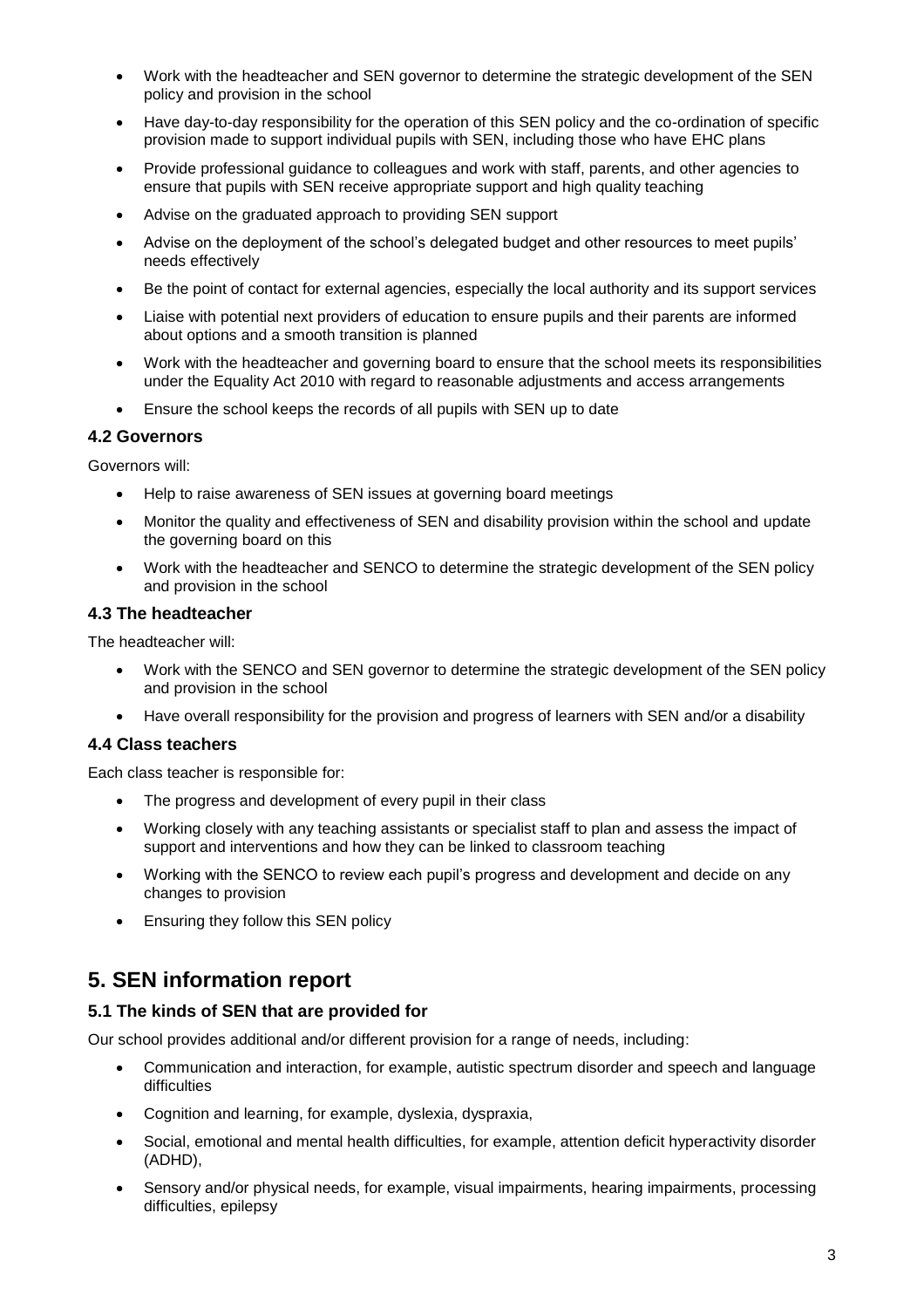Moderate learning difficulties

#### **5.2 Identifying pupils with SEN and assessing their needs**

We will assess each pupil's current skills and levels of attainment on entry, which will build on previous settings and Key Stages, where appropriate. Class teachers will make regular assessments of progress for all pupils and identify those whose progress:

- Is significantly slower than that of their peers starting from the same baseline
- Fails to match or better the child's previous rate of progress
- Fails to close the attainment gap between the child and their peers
- Widens the attainment gap

This may include progress in areas other than attainment, for example, social needs.

Slow progress and low attainment will not automatically mean a pupil is recorded as having SEN.

When deciding whether special educational provision is required, we will start with the desired outcomes, including the expected progress and attainment, and the views and the wishes of the pupil and their parents. We will use this to determine the support that is needed and whether we can provide it by adapting our core offer, or whether something different or additional is needed.

#### **5.3 Consulting and involving pupils and parents**

We will have an early discussion with the pupil and their parents when identifying whether they need special educational provision. These conversations will make sure that:

- Everyone develops a good understanding of the pupil's areas of strength and difficulty
- We take into account the parents' concerns
- Everyone understands the agreed outcomes sought for the child
- Everyone is clear on what the next steps are

Notes of these early discussions will be added to the pupil's record and given to their parents.

We will formally notify parents when it is decided that a pupil will receive SEN support.

#### **5.4 Assessing and reviewing pupils' progress towards outcomes**

We will follow the graduated approach and the four-part cycle of **assess, plan, do, review**.

The class or subject teacher will work with the SENCO to carry out a clear analysis of the pupil's needs. This will draw on:

- The teacher's assessment and experience of the pupil
- Their previous progress and attainment and behaviour
- Other teachers' assessments, where relevant
- The individual's development in comparison to their peers and national data
- The views and experience of parents
- The pupil's own views
- Advice from external support services, if relevant

The assessment will be reviewed regularly.

All teachers and support staff who work with the pupil will be made aware of their needs, the outcomes sought, the support provided, and any teaching strategies or approaches that are required. We will regularly review the effectiveness of the support and interventions and their impact on the pupil's progress.

#### **5.5 Supporting pupils moving on**

We will share information with the school, college, or other setting the pupil is moving to. We will agree with parents and pupils which information will be shared as part of this. Where appropriate, children will have induction sessions at their new setting to support a smooth transition.

#### **5.6 Our approach to teaching pupils with SEN**

Teachers are responsible and accountable for the progress and development of all the pupils in their class.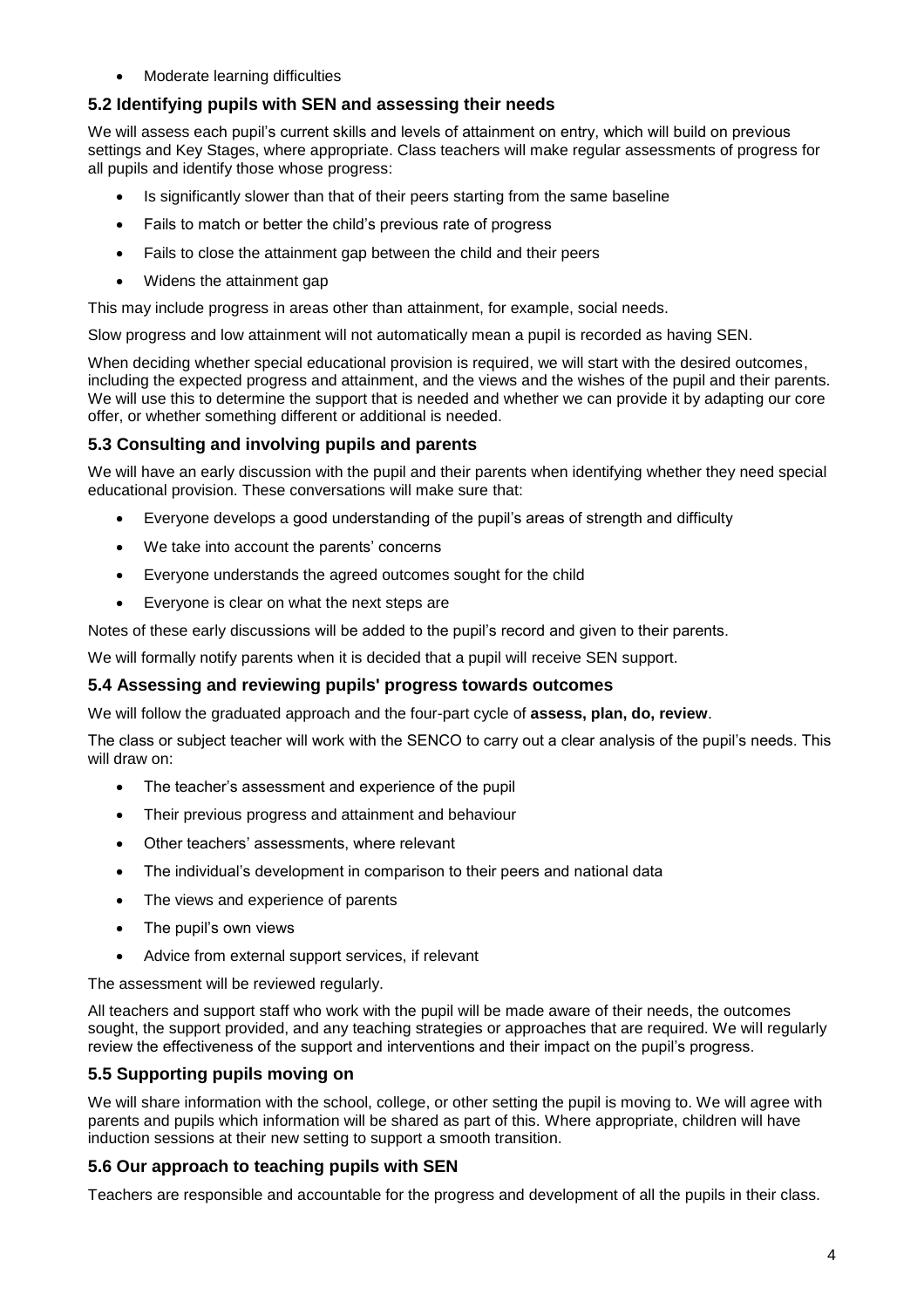High quality teaching is our first step in responding to pupils who have SEN. This will be differentiated for individual pupils.

We will also provide interventions to further support children, such as individualised phonics support, fine motor and handwriting groups and maths support.

#### **5.7 Adaptations to the curriculum and learning environment**

We make the following adaptations to ensure all pupils' needs are met:

- Differentiating our curriculum to ensure all pupils are able to access it, for example, by grouping, 1:1 work, teaching style, content of the lesson, etc.
- Adapting our resources and staffing
- Using recommended aids, such as laptops, coloured overlays, visual timetables, larger font, etc.
- Differentiating our teaching, for example, giving longer processing times, pre-teaching of key vocabulary, reading instructions aloud, etc.

#### **5.8 Additional support for learning**

We have teaching assistants who are trained to deliver interventions such as Elklan Language Builders.

Teaching assistants will support pupils on a 1:1 basis or in small groups when appropriate.

#### **5.9 Expertise and training of staff**

Staff are continually updating their knowledge to inform practice through up to date training and experience.

#### **5.10 Securing equipment and facilities**

We ensure that equipment and facilities are appropriate to support the needs of children with additional needs.

#### **5.11 Evaluating the effectiveness of SEN provision**

We evaluate the effectiveness of provision for pupils with SEN by:

- Reviewing pupils' individual progress towards their goals each term
- Reviewing the impact of interventions regularly
- Using pupil questionnaires
- Monitoring by the SENCO
- Using provision maps to measure progress
- Holding annual reviews for pupils with EHC plans

#### **5.12 Enabling pupils with SEN to engage in activities available to those in the school who do not have SEN**

All of our extra-curricular activities and school visits are available to all our pupils, including our before-and after-school clubs.

All pupils are encouraged to go on our residential trip(s) and take part in sports day/school plays/special workshops, etc.

No pupil is ever excluded from taking part in these activities because of their SEN or disability.

#### **5.13 Support for improving emotional and social development**

We provide support for pupils to improve their emotional and social development in the following ways:

 Pupils with SEN are encouraged to be part of clubs and groups e.g. school council, ego council, running club, to promote teamwork/building friendships etc.

We have a zero tolerance approach to bullying.

#### **5.14 Working with other agencies**

We work with outside agencies to provide support for pupils with SEN, such as:

- Speech and Language Service
- Statutory Assessment and Resources Team